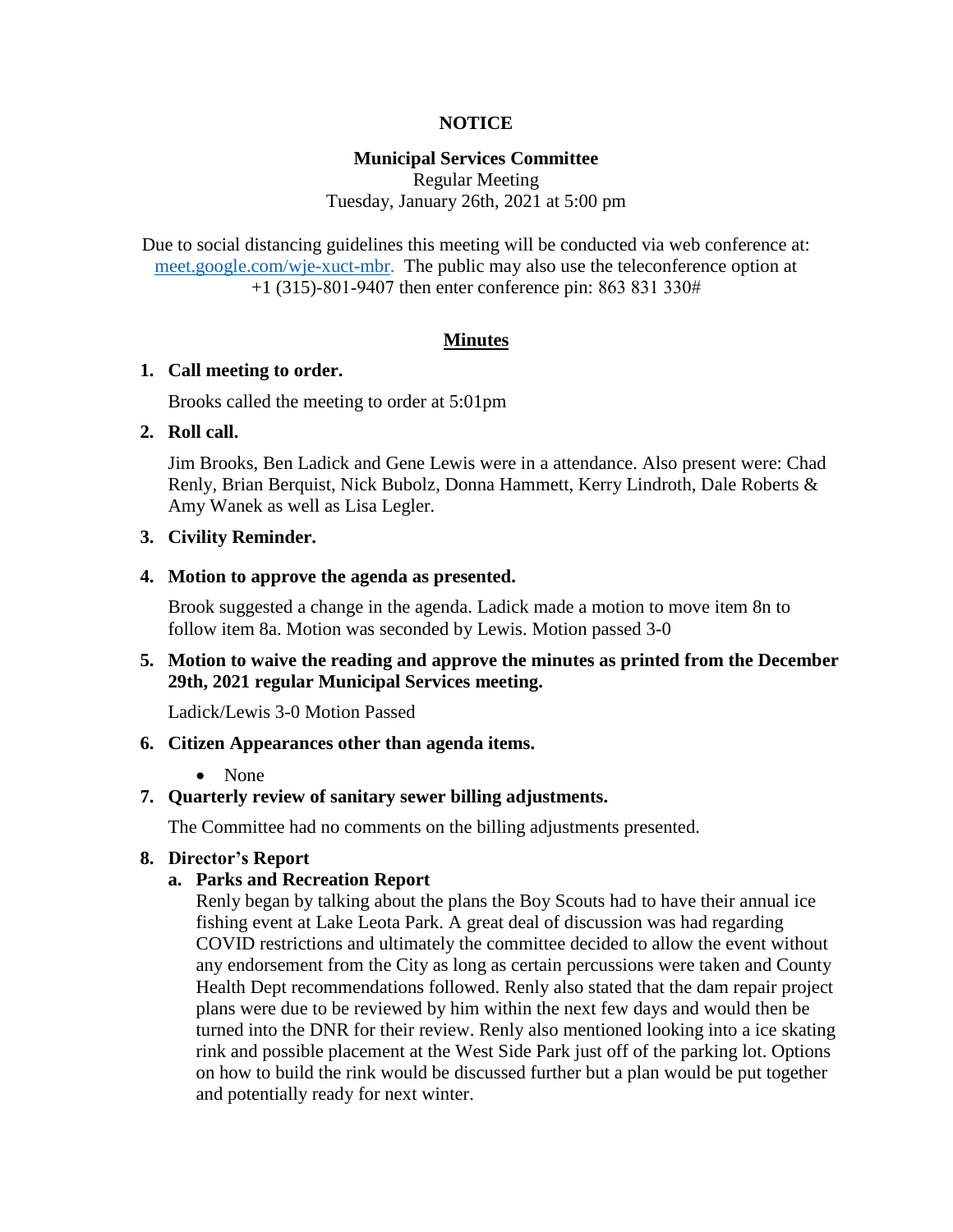\*\*\*Disconnection & DPA Plan – PSC Submittal\*\*\* (Moved per motion) The discussion was started with Hammett discussing the current way in which DPA's (Deferred Payment Agreements) are handled with our existing tariff. Brooks asked who was currently eligible. Hammett stated that under the existing tariff homeowners and tenants that were less than 60 days overdue were eligible for a DPA. Hammett went on to say that in 2020 DPA's were allowed for everyone, and that 250 were sent out. There were 40 customers that had signed up and only 5 that had kept up with the agreement. Renly stated that based on the reports that he and Hammett had worked on the PSC was looking to utilities for plans on how they would handle their arrears. Some of the suggestions made were lessening the amount owned up front, increasing the amount owed to become eligible for a DPA and removing the amount of time an account has been past due eligibility restriction. The Committee agreed to continue offering DPA's to customers regardless of the amount owed. The Committee also agreed that offering a DPA with a 50% down payment may be very difficult for some people to handle. They agreed to give staff the ability to offer a option of 25% down if 50% was too much. Hammett stated that she will work on putting the temporary adjustment recommendations together to send to the PSC for approval.

**b. Emergency Action Plan Addition - Load Shedding (Placeholder)**

Nothing new to report at this time..

# **c. RP3 Submission**

Renly stated that Kerry and he had been working with APPA on the RP3 submission and had to send in some additional documentation. Everything has been submitted and are currently waiting to hear back from APPA with the results.

# **d. Downtown Flowers**

Brooks stated that the ECP had worked with the Chamber in coordinating the flower baskets in the downtown area. In the past the ECP had struggled to find reliable help to consistently water the flowers. Brooks mentioned that the City only spends approximately \$700 on flowers which is very low in comparison to other cities. In looking for other options for reliable help Renly mentioned that the Summer help that the City hires could water the flower baskets first thing every morning during the weekdays. Brooks mentioned that ECP would be able to cover watering them on the weekends. Renly stated that they may need to look at some different options for water storage and deployment. Brooks stated that he had a few ideas and we would come up with a solution before the time came.

# **e. AMI Project (Placeholder)**

**(1) Current AMI count remaining- Elec: 0 Water: 281**

Meter replacements remain on hold due to COVID.

# **f. Lake Leota Dam Repair Update (Placeholder)**

See (Parks and Recreations Report) for dam update.

# **g. West Side Park Progress Update**

The Committee reviewed the Request for Quotes Document that Jason Sergeant had been working on. Brooks made several suggestions for change. The RFQ will now go to Common Council for review and discussion before returning back to the Park Board.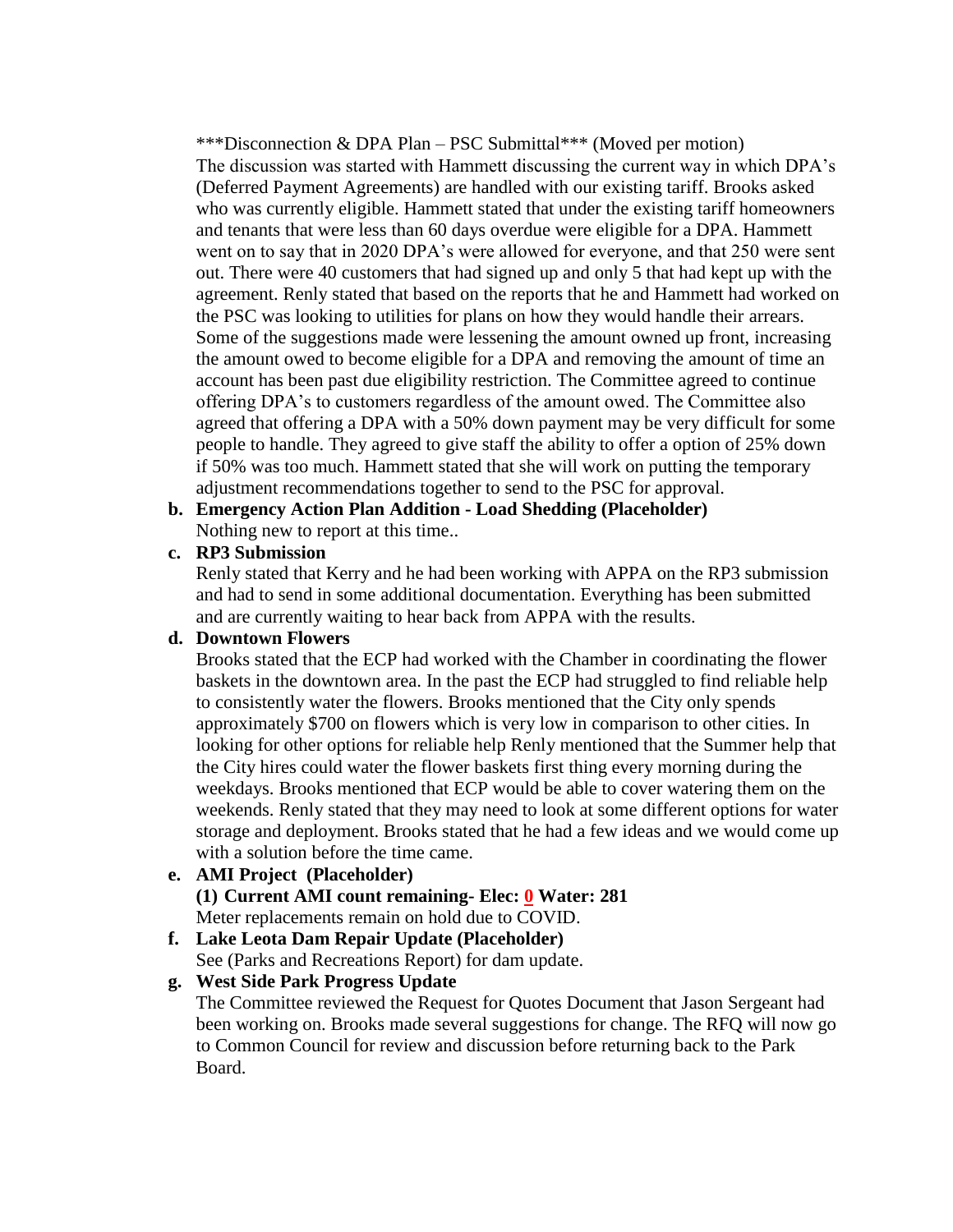# **h. Bridge Inspection (Placeholder)**

No update at this time.

# **i. Municipal Services building expansion progress report.**

**•** Sprinkler System vs Fire Wall

Renly went through the current drawings for the building and discussed the overall layout of the building. Renly asked if the committee they had a preference for installing a firewall or a sprinkler system. The existing portion of the building, when built, did not require a sprinkler system at the time. New building codes due to the overall size would now require either a sprinkler system or a firewall to be installed. Renly said that the cost of the firewall would be approximately \$30,000 and the cost of a sprinkler system would be approximately \$90,000. The Committee decided to go with the firewall. Renly also mentioned the potential of a bathroom being required by code. The Committee stated that they would like to see a men's and women's bathroom versus a single unisex restroom in the expansion which will provide more flexibility for the space down the road.

# **j. 5G Installation – Update**

Renly stated that the process is moving a long and that he is currently working on passing the dedicated fiber network required for the 5G

**k. Motion to recommend to Common Council the replacement of Article IX of Article 106 with ordinance #2021-\_\_\_\_\_ regarding small cell wireless facilities in City Right-of-Way.**

Renly started by saying that this Ordinance will match the currently existing State Statute that was originally adopted by the State after the first Model Ordinance was introduced by the MEUW. Renly went on by saying that this Ordinance will remove the exemptions to the utility had in the previous version. Once this is adopted the MLA, Ordinance and State Statute will match in verbiage. Ladick / Lewis Motion Passed 3-0

l. **Four-Way stop request within connecting limits of USH 14 at Main & Water St**. Renly stated that the Safety Committee had requested at a previous meeting that he look into the possibility of a controlled intersection at both Water & Main as well as Water St & Madison. Renly stated that he looked into the City's ability to make such a change within connecting limits on State roads as well as the warrants that are required to be met to make such a change. Renly stated that at the intersection of Water St & Madison it would be very difficult to meet the warrants at a "T" intersection which it does not. Renly then began to discuss the warrant requirements for the Water St & Main St intersection. While the intersection exceeds ADT (Average Daily Traffic) required for a controlled intersection the volume shown is to high for a 4-way stop. Having a 4-way stop at this intersection would create large backups and impede traffic flow of a state trunk highway to greatly and the DOT would not allow it. The only possible project that would be allowed would be a lighted intersection. Renly stated that the DOT did not have any projects planned that could provide any additional funding and would require an additional study verify that it met the warrant requirements. Berquist stated that the project would cost approximately \$150,000 based on other recent projects they have seen. The Committee agreed that such a project would not be warranted at this time.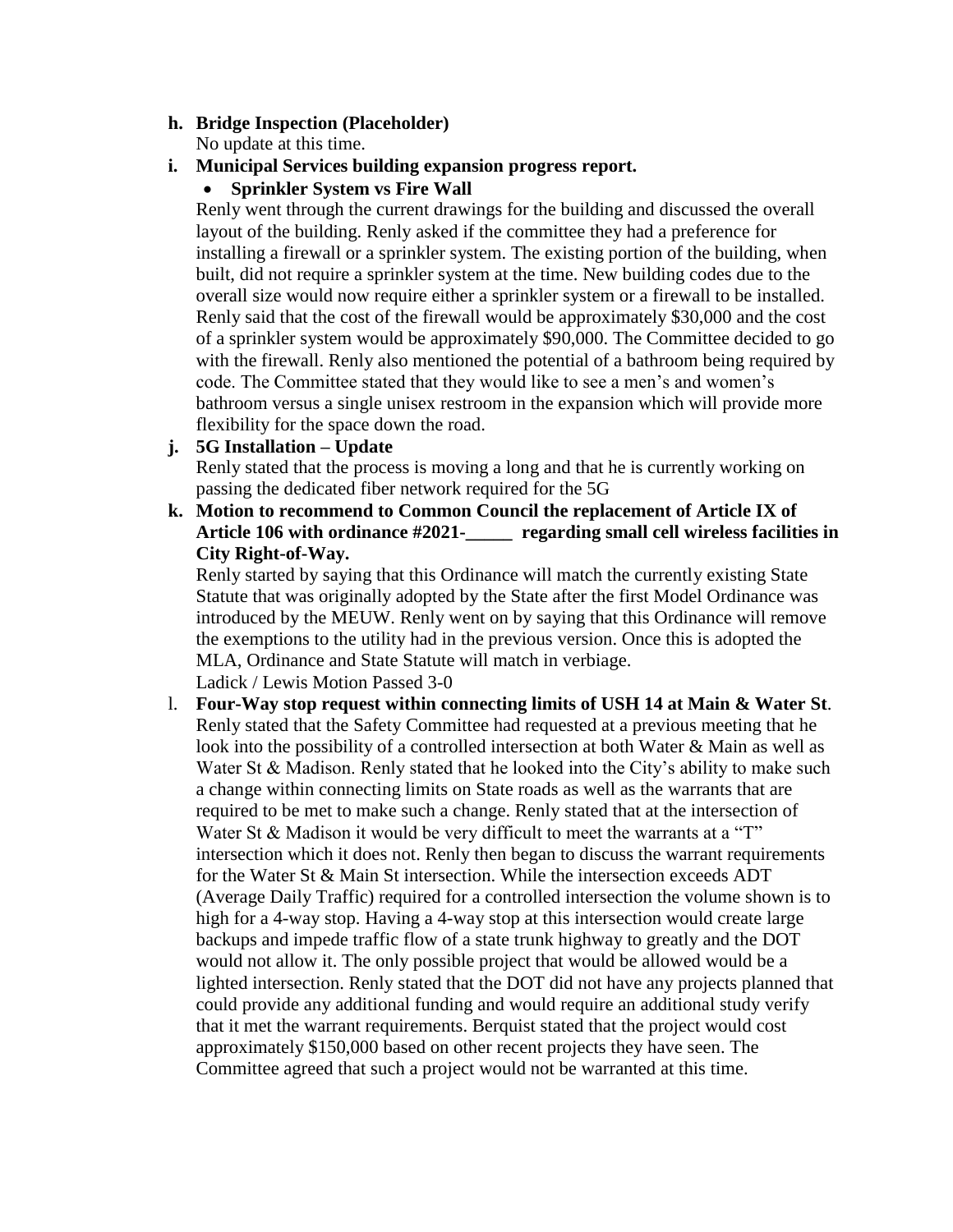### **m. Utility Bill Insert**

Donna presented a utility bill insert regarding "Managing Your Utility Bill" this is a response to get the message out to struggling customers and provide them with options for paying their electric bills. Options included WHEAP (Wisconsin Home Energy Assistance Program) as well as DPA's (Deferred Payment Arrangements). The Committee agreed this was a good idea.

**n.** Disconnection & DPA Plan - PSC submittal **(Moved to follow item 8a)**

#### **9. City Engineer Report**

- **a. Sub-division / Development Update** No update at this time.
- **b. Inflow and Infiltration Study (Placeholder)** No update at this time.
- **c. Roadway construction & other project updates. (Placeholder)**

## **First & Second St projects**

Berquist & Bubolz began by going over the projects plan set and discussed the southernmost portion of  $2<sup>nd</sup>$  St. Berquist stated that he Bubolz & Renly had meet with the Township and discussed the project. The Township was not interested in contributing to the project but were ok with permitting any work related o the project within their Right-of-Way. Brooks said that extending the utilities to the south side of Old Hwy 92 would be good for the future expansion of the City. The Committee discussed the possibility of leaving the Townships portion of the road as is and only extend the utilities and reconstruct the City's portion of the roadway. Renly stated that reconstructing the entire road way will improve the safety of the intersection with Old Hwy 92 improving the grade as well as the vision for drivers. The Committee agreed to move forward with building the entire southern portion of the roadway to improve the conditions of the intersection. Utilities will also be extended for future development opportunities.

1. **First St. reconstruction project expansion request (Liberty – Main St**.) The Committee discussed the possibility of adding the northern two blocks of  $1<sup>st</sup>$  St from Liberty St. to Main St., Mayor Hurtley wanted to ensure that that section of roadway was not missed later. Renly brought up the fact that it would add approximately \$700,000 to the project's cost and said that he had an idea that could work for the project. Renly stated that the Liberty St project is scheduled for 2022. The current limits of the project are from  $S$   $5<sup>th</sup>$  St to Madison. Renly said that the roadway condition of Liberty from Third to Fifth overall was in decent condition and the water main was already 6 inch. The sewer main was in decent condition as well based on video taken last year. Roberts mentioned that there are some issues with tree roots growing in that area. Renly said that they will look into it and come up with a possible solution. Renly proposed that the limits of the Liberty St project be changed to end at Third St and the two blocks of First St be added onto the Liberty Street project. Renly stated that the remaining two blocks of Liberty could be revisited at a later date. Berquist stated that this change would work out well. The Committee agreed to move forward with the change in scope and to add the northern two First St blocks onto the 2022 project schedule with Liberty St.